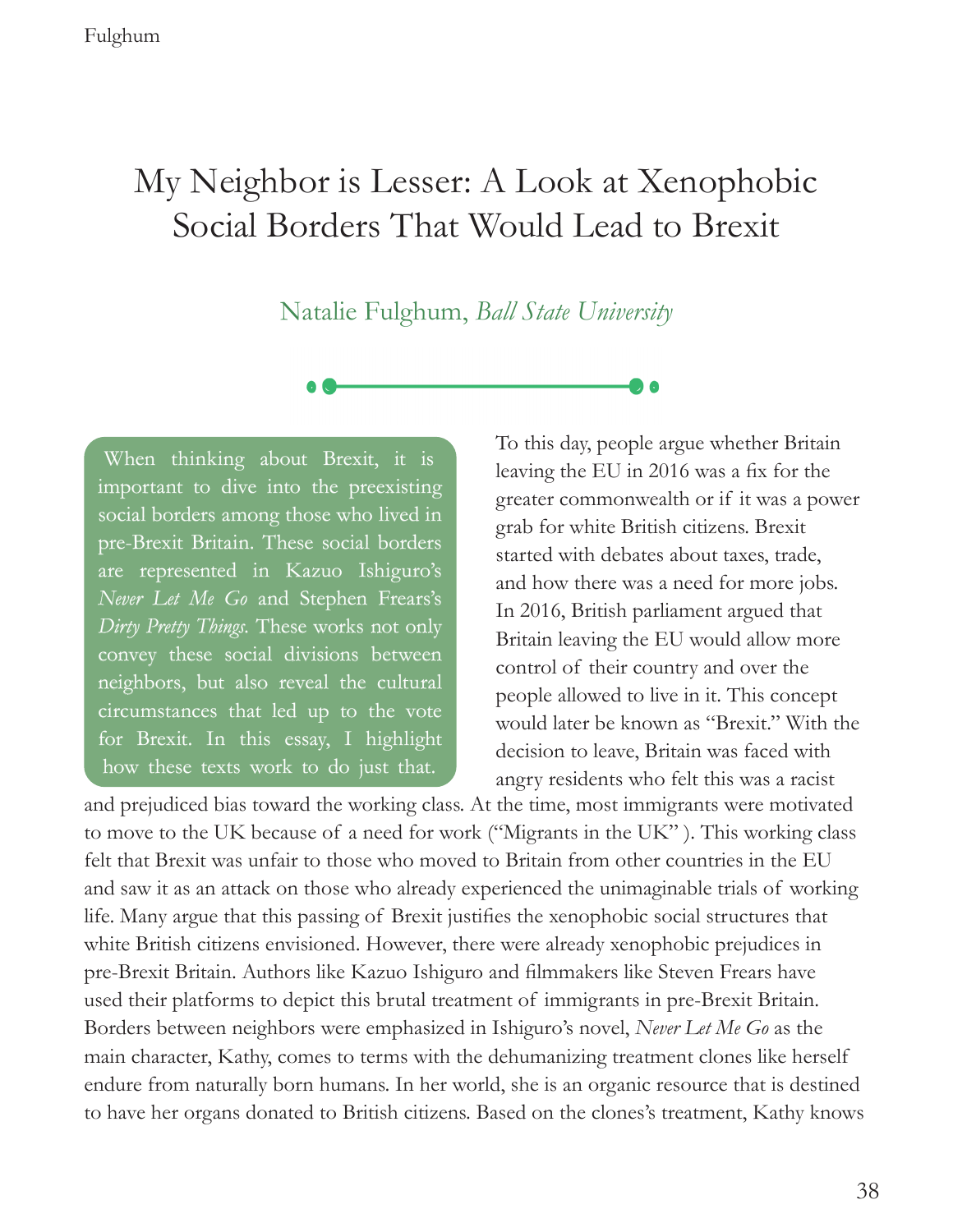no other way to live her short life other than to prepare for her donations. Steven Frears's flm, *Dirty Pretty Things*, depicts immigrants in pre-Brexit Britain in the same dehumanizing way. The main character, Okwe, observes the way immigrants are expected to either work difficult conditions or sell their organs to the black market. These characters, much like those in Ishiguro's novel, are seen as organic bodies who serve no purpose beyond being organ donations. British texts, like Steven Frears's *Dirty Pretty Things* and Kazuo Ishiguro's *Never Let Me Go*, showed how pre-Brexit xenophobic attitudes and social borders towards immigrants contributed to Brexit.

In Kazuo Ishiguro's novel, *Never Let Me Go*, he uses his characters poor living situations to convey the way immigrants and non-white citizens faced ignorant prejudice in Britain. Ishiguro's main character, Kathy, grows up at a special school with other clones called Hailsham. Kathy and the other students are kept away from naturally born children in Britain; therefore, the world outside of their school is a scary yet exciting new world. When an immigrant moves, there is a similar excitement to what the clones felt when it comes to living in a new country. However, this excitement can turn to fear when confronted with the dehumanizing living conditions immigrants face when they must live in what white Europeans leave for them. These living conditions are represented in Ishiguro's novel. Once the kids are old enough to leave Hailsham, they are sent to a place called the Cottages. Here, the clones have "big boxy heaters" and houses with "trails of mud" everywhere (Ishiguro 117). These houses are then left to the students' care, thus leaving these children to care and provide for themselves without support during their frst time in a foreign place. Although Kathy claims "I'm making it sound pretty bad...none of us minded the discomforts," she still admits to her worry and feelings of abandonment (Ishiguro 117). Even the old man, Keffers, who has been sent monitor the clones, is described as "sighing and shaking his head disgustedly" when seeing their lives at the Cottages (Ishiguro 116). Keffers isn't just disgusted with how the clones live, but with the clones in general. He never once questions his own part at the Cottages and how these students were simply dropped off to fgure things out on their own. The clones represent immigrants in Britain by living in those familiar dehumanizing circumstances and being judged for it. The clones, like immigrants, have been left to fend for themselves in trying times. And the relationship that Keffers and the clones have represents that ignorant prejudice that citizens convey and Brexit would soon justify.

Josie Gill's article "Written on the Fact: Race and Expression in Kazuo Ishiguro's *Never Let Me Go*," also talks about the way the clones represent immigrants and the predetermined attitudes citizens have toward them. Gill's article focuses on the way the clones' lives are similar to the mistreatment immigrants encounter. Whether it is their living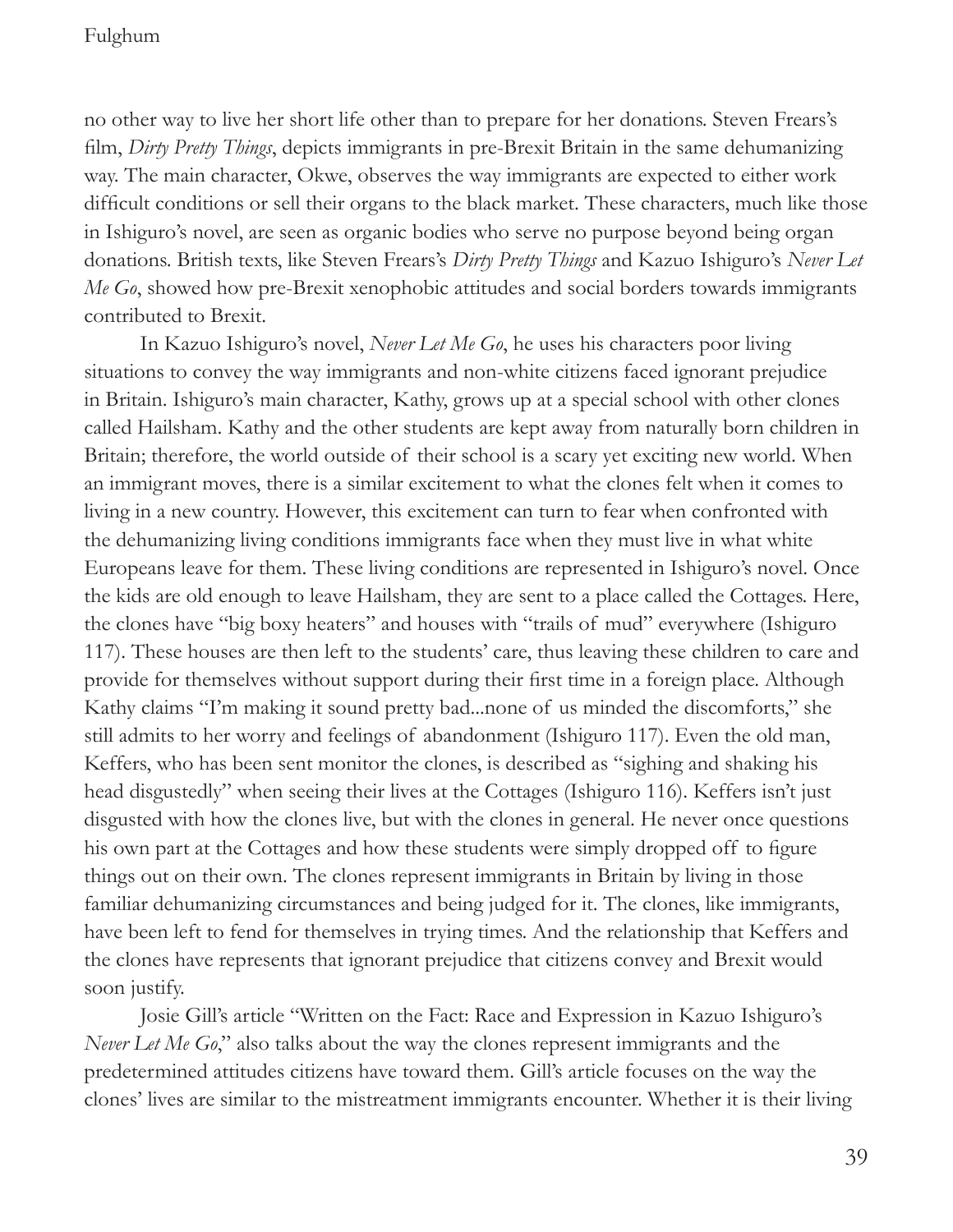conditions, their jobs, or the lack of respect they get from their neighbors, Gill pinpoints these connections. She points out that the clones' lives refect, "the gap between expectation and reality that has often characterized the immigrant" (Gill 850). The aspirations Ishiguro's clones have when dreaming of jobs and families in the "real world" is just like the idea that immigrants have had when believing they will live "better lives" in Britain. However, Ishiguro's idea to use clones instead of immigrants is to show that the removal of race "does not remove the material conditions of race or racism" (Gill 850). Instead, the "denial of race results in "racism without race," making racism and the social inequalities that feed into it more diffcult to identify" (Gill 850). In other words, Gill believes that Ishiguro purposefully chose to not bring race into the novel so that he could emphasize the racist idea that immigrants are uncivilized or dirty. When in fact, it is simply the poor living conditions that have been left to them that causes such stereotypes. As white Europeans began to believe this stereotype, the social barrier between citizens and non- citizens in Britain grew. Thus, when looking at the characters of Ishiguro's novel, one can pinpoint a similar and symbolic social border characters have between the clones and those who are naturally born.

Clones in Ishiguro's novel are also depicted as biological resources to convey the way treatment of non-citizens has always been to beneft the British population. When the clones of Ishiguro's novel fnd out they were made to donate their organs for others, they aren't surprised. In fact, their teacher, Miss Lucy, seems more disturbed by the idea than they are. She explains to Kathy and her classmates that, "your lives are set out for you" (Ishiguro 81). This indicates that the world outside of Hailsham is aware of their existence, but chooses to ignore the students. Miss Lucy, unlike the rest of the world, fnds herself getting to know these students. Therefore, she is able to think of her students as more than biological resources. However, these interactions make her regret the treatment her students must endure. Another time that a teacher from Hailsham can be seen regretting the treatment of these students is when Kathy and Tommy go to see Miss Emily. She reveals to her students that Hailsham was a school created to prove the existence of souls in clones. However, despite the proof collected and the evident natural, emotional lives these students have lived, they are still told they must donate their organs. Miss Emily regrettably tells them, "I can see...that it might look as though you were simply pawns in a game" (Ishiguro 266). This comment is a refection on the lives immigrants faced in pre-Brexit British society. They were not welcomed by their neighbors and often ignored. However, they were still expected to work those poorly paid jobs for the beneft of white British citizens and to pretend the border between them was not because one is human and the other considered a tool.

Josie Gill's article also talks about the way the clones are supposed to represent immigrants as nothing more than able and abusable bodies. She explains how the clones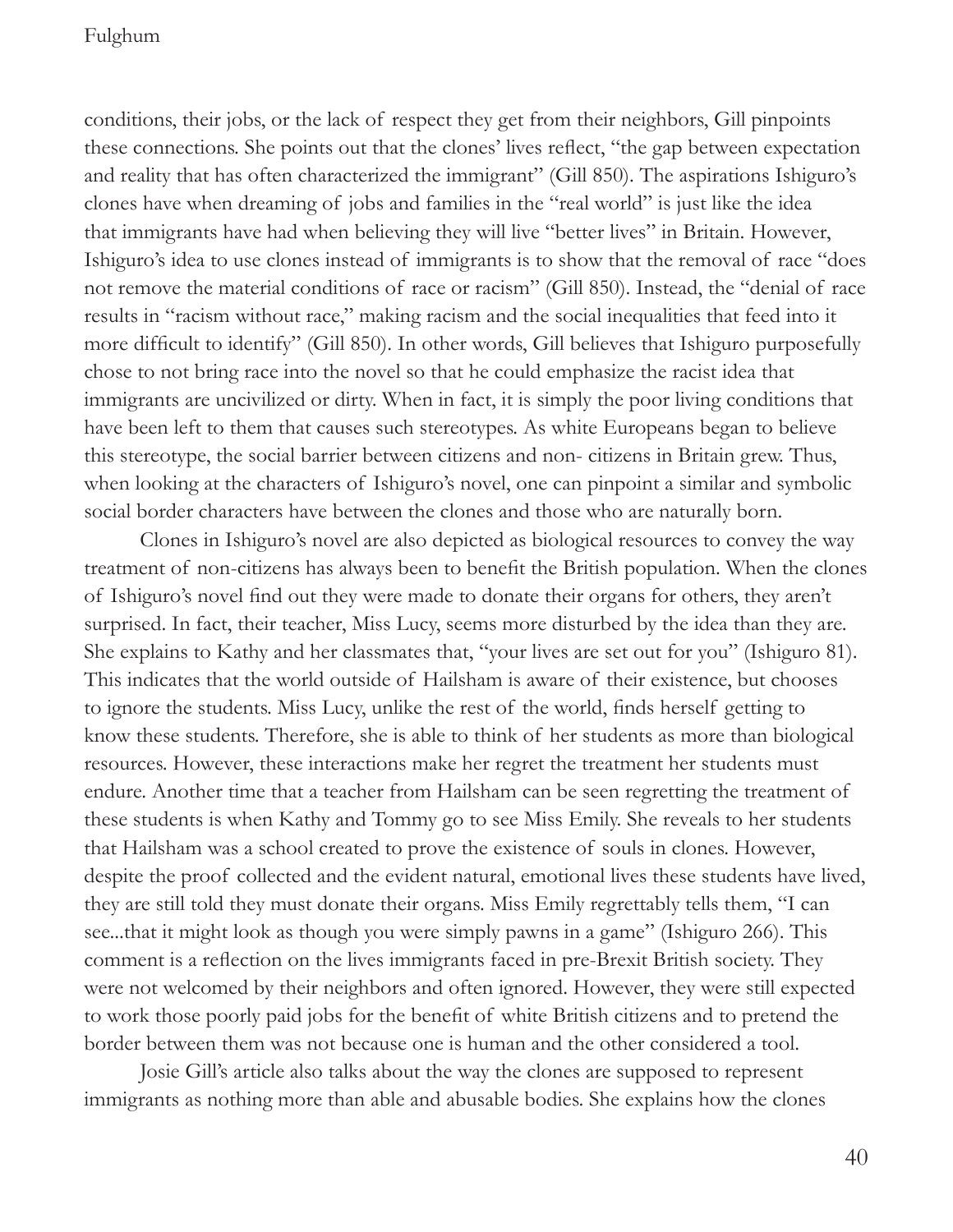of Ishiguro's novel are created to "serve the needs of the 'normal' population…" to refect the "exploitation of nonwhite workers, who are often reduced simply to bodies that carry out various forms of undesirable and poorly paid labor" (848). Just like a sweatshop might abuse the use of immigrant workers, the clones are reduced to nothing more than a resource. And the lack of the characters' races being mentioned only shows the way race is a social construct and not a biological one. Gill mentions this by explaining, "bodies do not provide or add to an understanding of character" (854). Instead, the clone's bodies, no matter the color or biology, are able enough to give their organs. Immigrants, who are looked down upon because they look like immigrants, still possess able and worthy bodies, just like the clones. They can work hard jobs and do anything that white citizens can. It is simply that fact that immigrants are immigrants that bring about a question of value on those lives in pre-Brexit Britain. Hence, we have yet another example of how a social barrier has been created to not only make citizens feel superior to immigrants, but for citizens to take advantage of those who have no choice but to do the hard work.

Similarly, Stephen Frears's flm, *Dirty Pretty Things*, also conveys his characters as biological resources for British citizens. Much like *Never Let Me Go*, Frears's flm addresses how illegal immigrants in Britain function to support the social structures of Britain. In the flm, Okwe, the main protagonist, is trying to live an unnoticeable life in London. However, throughout the flm, his position as an immigrant becomes an issue for his plan. The frst time we are introduced to anything from his past is when Okwe is asked by his boss to examine him for a sexually-transmitted disease. Okwe, who doesn't even want to address his past for the audience, protests doing this. His boss exclaims, "but you're a doctor!" Okwe responds, "I'm a driver," as he gives in to his boss's wishes (Frears).



*Okwe is asked by his boss to examine him for STDs.*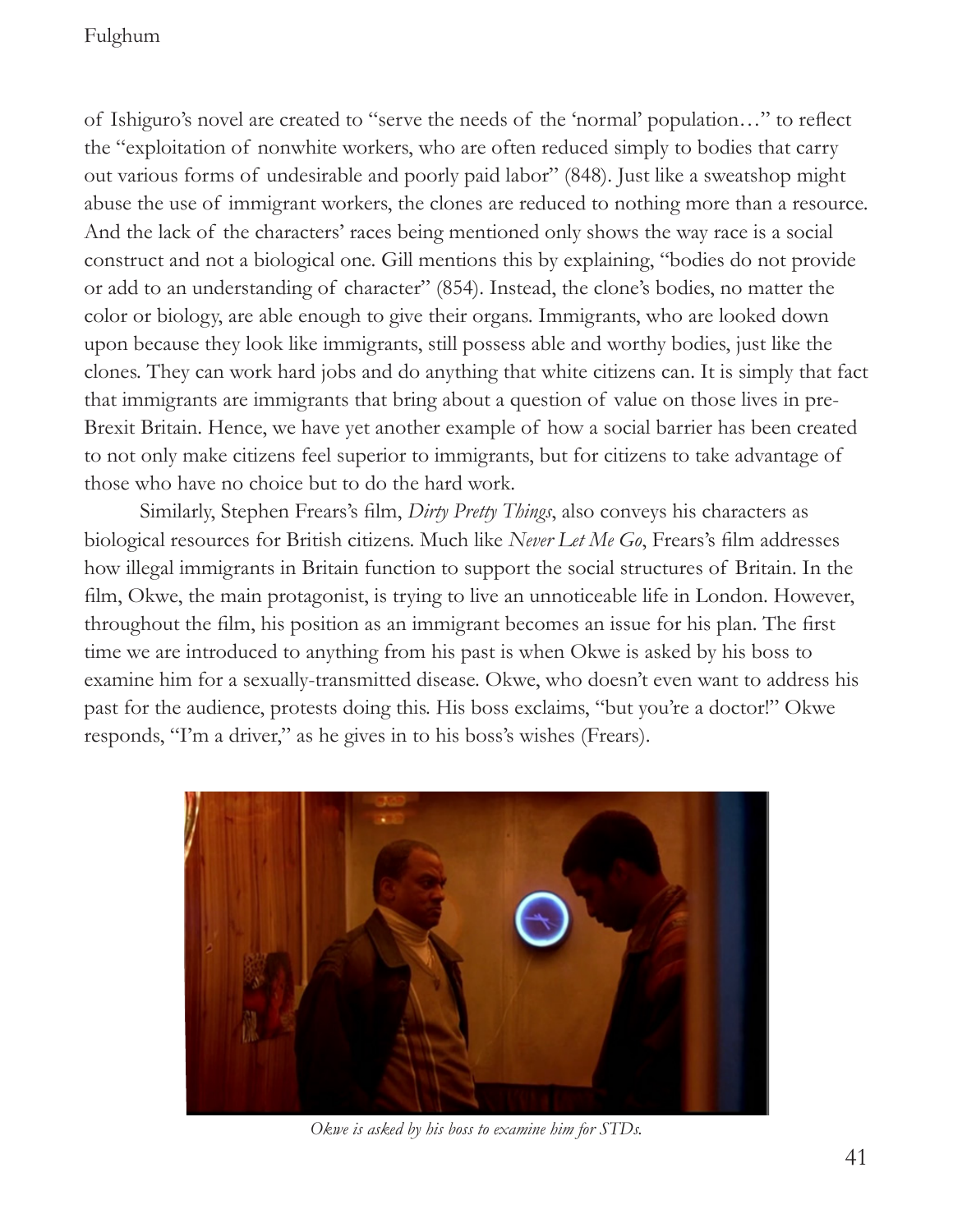Not long after this, Okwe fnds himself having to examine three more men in the same situation for his boss. This goes to show how Okwe's skills are to be exploited more and more for British society if he wants to stay hidden. This same situation is paralleled when Okwe finds and helps the infected immigrant in his hotel manager's office. When the man refuses to go to the hospital, Okwe helps treat him and impresses his boss, Sneaky Juan. However, this one act of kindness leads to Juan asking questions for his own beneft. He prods Okwe for information on his past, saying, "you never told me where you're from. Or even, how come you're in this beautiful country"(Frears). This sentence, though worded innocently, is spoken with a threatening tone. Juan knows Okwe is an immigrant, and uses his morals to convince him to do illegal surgeries for him. Okwe, refusing at frst to agree, only fnds himself trapped and tempted to do as Juan pleases in order to keep his friends and himself safe. Thus, this shows how the abuse of immigrant bodies was prominent and expected even before Brexit was introduced and depicts a moral border that Okwe struggles to cross.



*Okwe is confronted by Sneaky Juan, who tells him about the illegal surgeries that take place in the hotel at night.*

Vincent Rodrigez Ortega's criticism of the flm, "Surgical Passports, the EU and *Dirty Pretty Things*: Rethinking European Identity Through Popular Cinema," also address the use of immigrant bodies for the beneft of British society leading to the perceived social superiority of British citizens and their vote for Brexit. Ortega begins by talking about the opening scene of the flm where Okwe is working as a cab driver from those at the airport.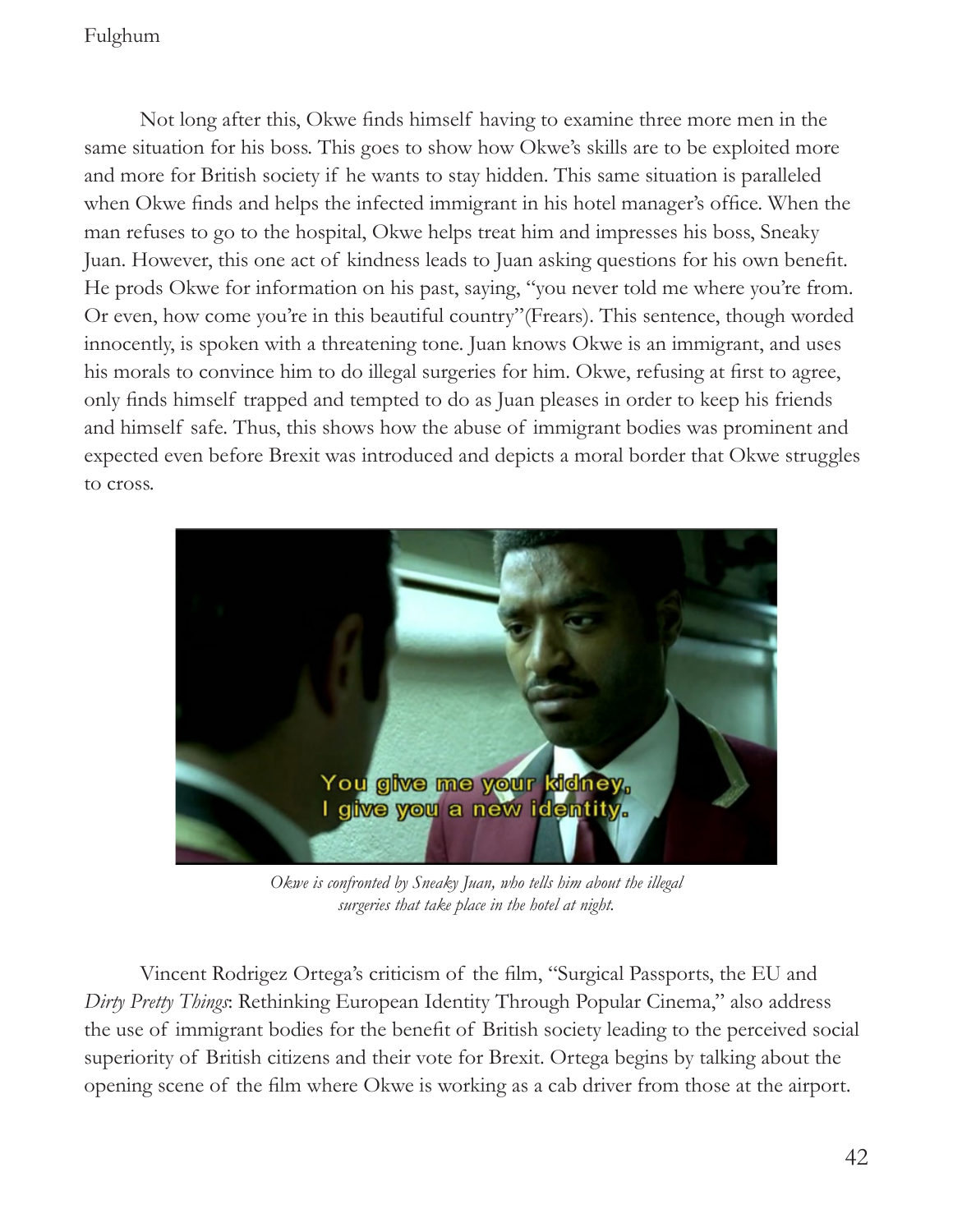One of Okwe's frst comments in the flm is, "I'm here to pick up people who have been let down by the system" (Frears). This comment sets up the subject of the flm. Ortega describes Okwe's actions in this scene as representing how "illegal social bodies function as necessary support mechanisms for the social structures that deem their status as unlawful. In other words, they are an institutionally repressed and yet practically indispensable component of the EU" (Ortega 23). Ortega claims that immigrants are needed in British society. However, immigrants are on the side of the social border that are to be perceived as abused tools that can be discarded when no longer needed. Not only is this situation depicted in Okwe's experiences, but it is also depicted through Okwe's love interest Senay's own as she experiences the trials that immigrants must face to live in Britain. The frst time we see Senay being abused is when, in order to keep herself hidden, she must give her boss oral sex. Although this goes against her religion and morals, she feels, unlike Okwe, that she has no choice and obeys. Later, when she claims she is willing to do anything to obtain citizenship, she fnds herself blackmailed and forced into having sex with Sneaky Juan. Ortega claims



*Okwe and Senay walk out of the hotel together having shared their traumatic experiences with Sneaky Juan.*

that to obtain any form of legitimacy in British society, Senay had to "uncover the multilayered social and economic networks immigrants must negotiate and subvert to achieve their purposes" (Ortega 24). Just like Okwe, Senay fnds herself trapped in a dehumanizing situation that forces her to work for British society. Not only is she used as cheap work,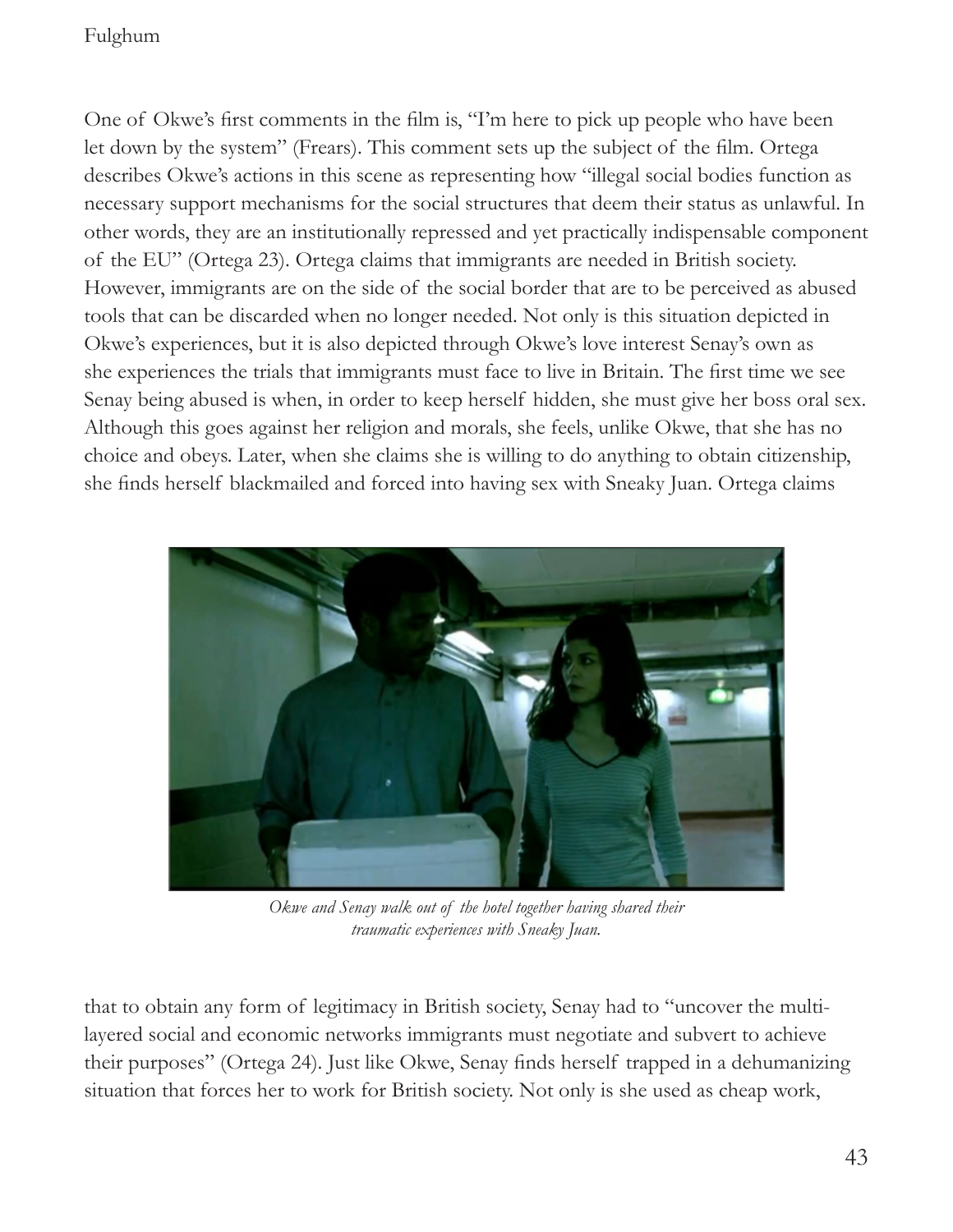but she is abused in the way that she is a woman and an immigrant. In the end, whether it is Okwe, Senay, or some other immigrant, "their existence becomes intimately linked to the proft-driven networks" (Ortega 24). Thus, immigrants are left with little self-worth other than as a resource for legal citizens. This flm depicts a border between citizens and noncitizens in the EU. This border between people would solidify the superiority felt by citizens over immigrants and would eventually lead to the belief that Brexit was needed to keep these people separate.

Many British writers have noticed the dehumanization of immigrants even before Brexit was introduced. Whether it is depicted through a sci-f novel, or an uncomfortable flm, these writers have been attempting to spread their concern. Britain leaving the EU was something that could be predicted when looking at these works of literature because the social borders were already there. There was already discrimination among races and complaints about a lack of jobs. And yet, there was still an abuse of immigrants in order to continue cheap and fast profts. The treatment of non-citizens has, and continues to, involve prejudice, hatred, and a lack of compassion. To look at your neighbor and feel a superiority because of your looks has only threatened to further the divide among people. Xenophobic attitudes continue to drive people away form one another. Ishiguro and Frears's works help to show the denying audience that there is a social barrier that immigrants cannot ignore. There has been, and still is, a border between neighbors that exists because of a reach for power. Brexit was simply the consequence of when this social hierarchy became prominent enough to believe in the U.K's superiority over the rest of the EU.